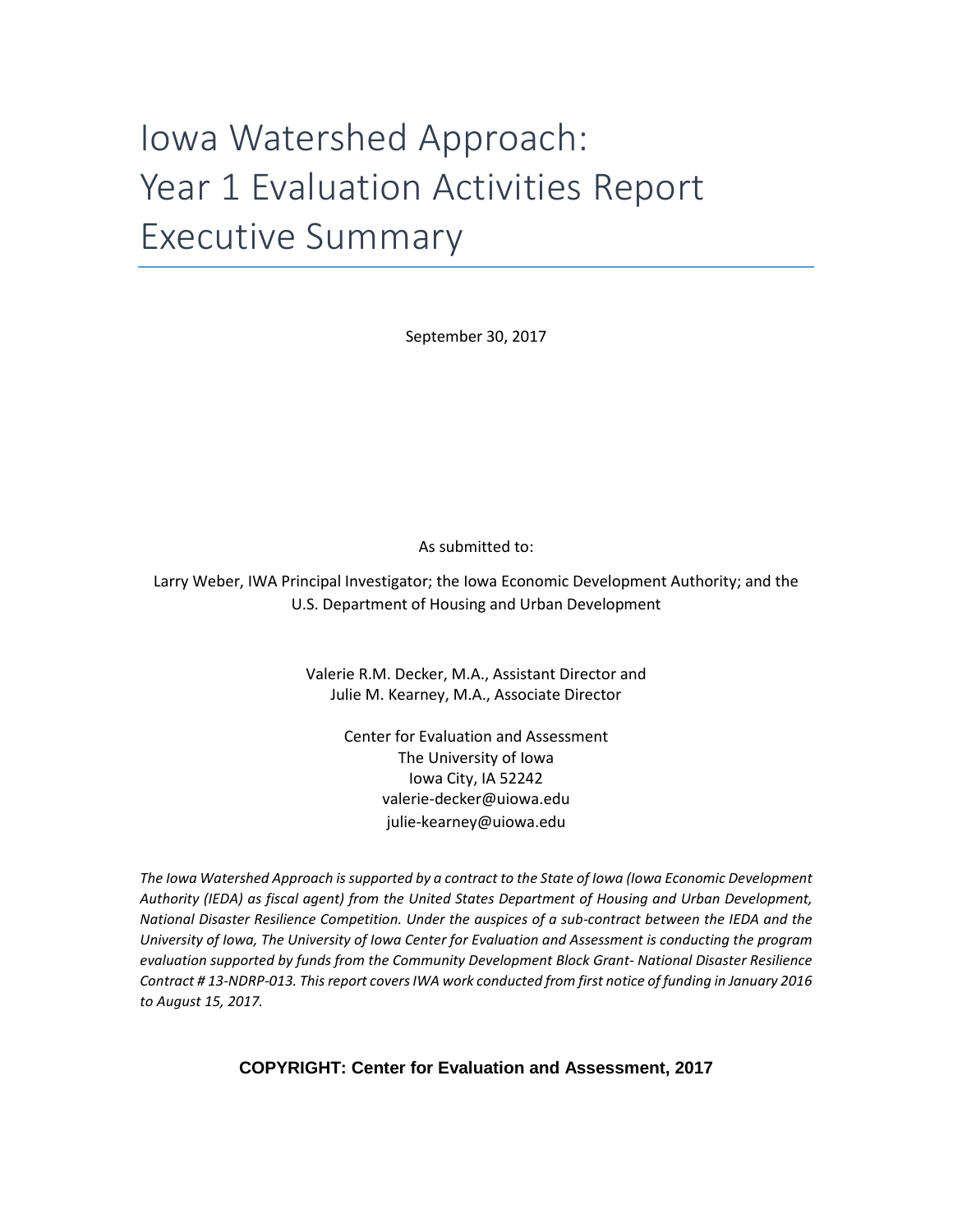# Table of Contents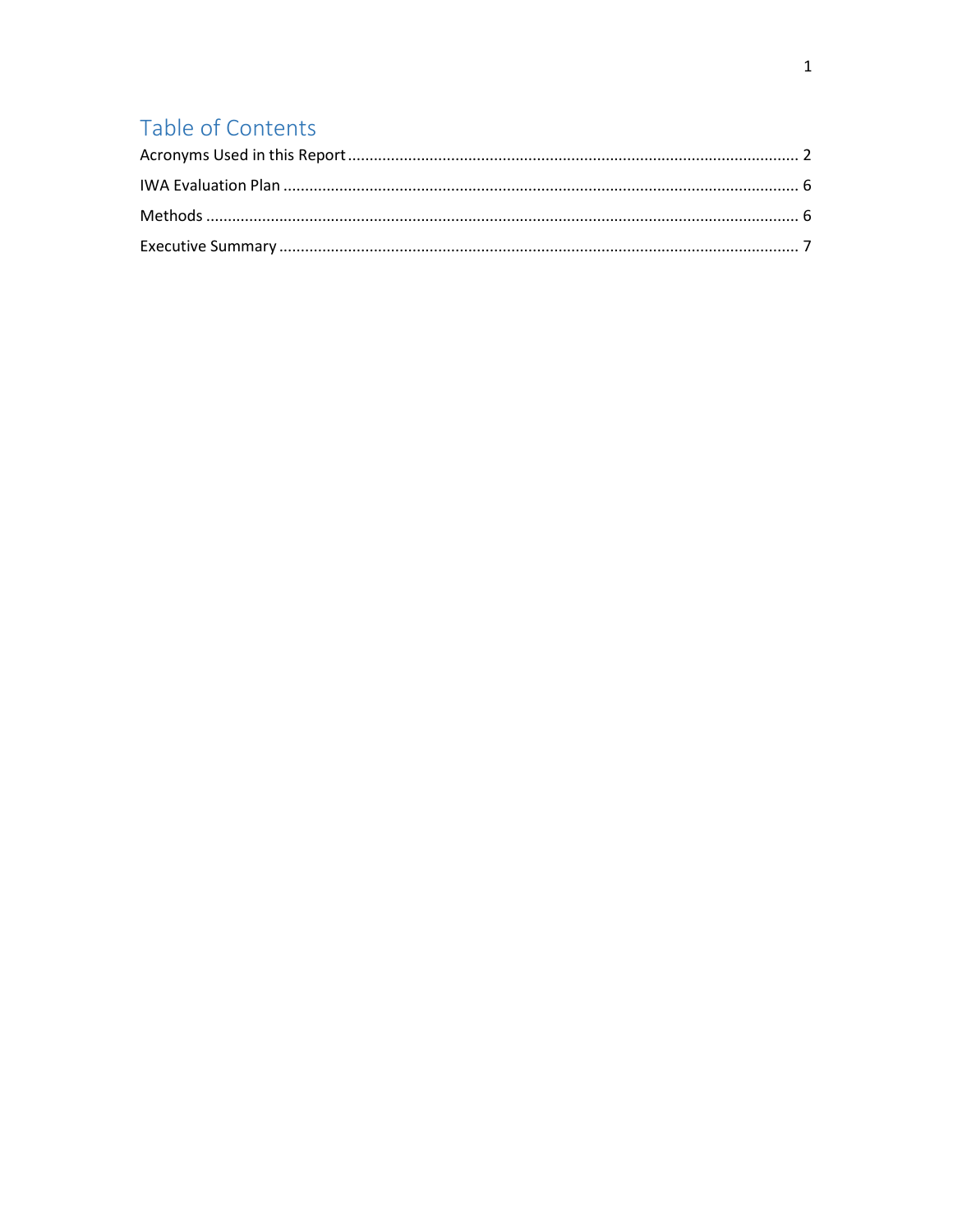#### <span id="page-2-0"></span>Acronyms Used in this Report

*[Acronyms may not all appear in the body of this report, but may appear in material contained in an appendix.]*

*B*BHHRP: Bee Branch Healthy Homes Resiliency Program

BMP: Best Management Practices

BOS: Board of Supervisors

CAP: Community Action Programs

CCWC: Clear Creek Watershed Coalition

CDI: Conservation Districts of Iowa

CDBG: Community Development Block Grant

CEA: Center for Evaluation and Assessment

COG: Council of Government

CRP: Conservation Reserve Program (land conservation program of the USDA)

CRS: Community Rating System (part of NFIP)

DR: Disaster Recovery

ECICOG: East Central Iowa Council of **Governments** 

ENRWMA: East Nishnabotna Watershed Management Authority

EOR: Emmons and Olivier Resources (Engineering firm)

ERWMA: English River Watershed Management Authority

EWP: Emergency Watershed Protection

EWRP: Emergency Wetland Reserve Program

FEMA: Federal Emergency Management Agency

FRT: Flood Resilience Team (UI)

FSA: Farm Service Agency

GIS: Geographical Information System

HACAP: Hawkeye Area Community Action Program

HSEMD: Homeland Security and Emergency Management Division (Iowa)

HUC: Hydrologic Unit Code (lower #= larger area)

HUD: Housing and Urban Development

ICGA: Iowa Corn Growers Association

IDALS: Iowa Department of Agriculture and Land Stewardship

IDNR: Iowa Department of Natural Resources

IEDA: Iowa Economic Development Association

IFC: Iowa Flood Center (UI)

IIHR: University of Iowa Hydroscience and Engineering

INHF: Iowa Natural Heritage Foundation

INRC: Iowa Nutrient Research Center (ISU)

INRS: Iowa Nutrient Reduction Strategy

INRCOG: Iowa Northland Regional Council of Governments

ISA: Iowa Soybean Association

ISU-EO: Iowa State University - Extension and Outreach

ISU-IWC: Iowa State University – Iowa Water Center

IWA: Iowa Watershed Approach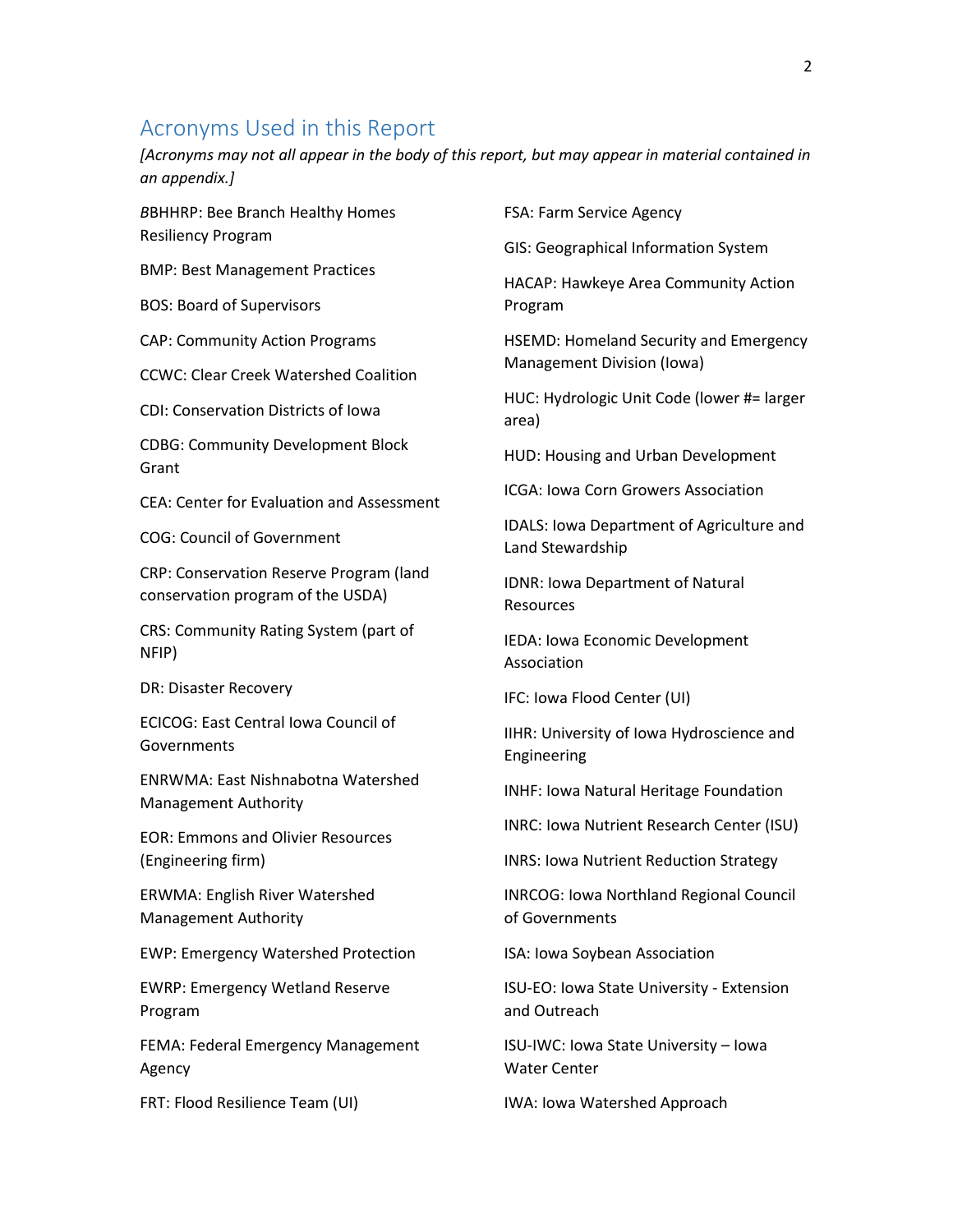LAP-AID: Linn Area Partners Active in Disaster

LMH: Low and Moderate Income Housing

LMI: Low and Moderate Income

LOC: League of Cities

MAPA: Metropolitan Area Planning Agency (Council Bluffs – Western Iowa)

MCRWMA: Middle Cedar River Watershed Management Authority

MID-URN: Most Impacted and Distressed Unmet Recovery Needs

NDRC: National Disaster Resiliency Competition

NEICOG: Northeast Iowa Council of Governments

NEIRC&D: Northeast Iowa RC&D

NFIP: National Flood Insurance Program

NRCS: Natural Resources Conservation Services (US Dept of Agriculture)

NRRWC: North Raccoon River Watershed Coalition

PWA: Protected Water Area (Iowa)

RC&D: Resources Conservation and Development

RCPP: Regional Conservation Partnership Program

SWCD: Soil and Water Conservation Districts

SWCS: Soil and Water Conservation Society

SWIPCO: Southwest Iowa Planning Councils

TNC: The Nature Conservancy

TPC: Tallgrass Prairie Center (UNI)

UERPC: Upper Explorerland Regional Planning Commission

UIRWMA: Upper Iowa River Watershed Management Authority

USACE: United States Army Corps of Engineers

USGS: United State Geological Survey

UWRWMA: Upper Wapsipinicon River Watershed Management Authority

WMA: Watershed Management Authority

WNRWMA: West Nishnabotna River Watershed Management Authority

WQI: Water Quality Initiative (Iowa)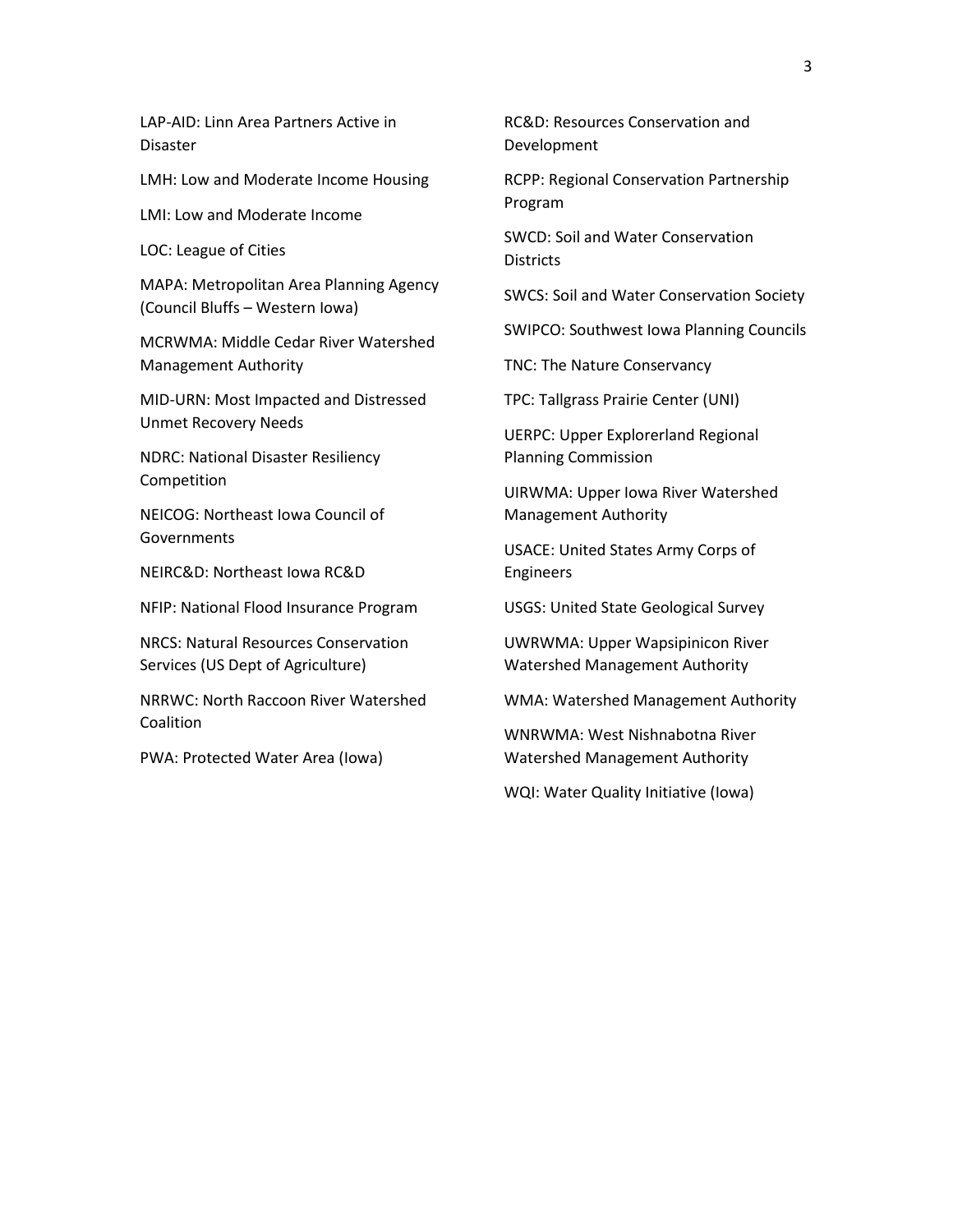## <span id="page-4-0"></span>IWA Evaluation Plan

During Year 1 (covering the period from notice of funding in January 2016 to August 15, 2017), the Center for Evaluation and Assessment (CEA) began the process monitoring evaluation for the Iowa Watershed Approach (IWA). As the year progressed, the CEA, working in collaboration with IWA staff at the University of Iowa and in consultation with other IWA partners, created a process monitoring evaluation plan for the IWA. As described in that plan, the purpose of the evaluation is to document the activities of the IWA and to collect information to demonstrate the merit and worth of the program and its activities. While the plan is complete, it is also to some extent a living document because the course of the evaluation may change as the project moves from the assessment and planning phase into the implementation phase, however the evaluation plan as written was the CEA's best effort to characterize the approximate nature and scope of the IWA evaluation. The evaluation will also best meet the needs of the stakeholders if it is able to adapt to development and changes of the project itself.

The IWA evaluation plan is composed of three nested, but discrete sections: the overall IWA Process Monitoring Evaluation Plan, the Resilience Evaluation Plan, and the Dubuque Bee Branch Healthy Homes Resiliency Program (BBHHRP). The complete evaluation plan is attached to this report as Appendix A.

An important aspect of the IWA evaluation is the collaborative and participatory approach taken by the CEA in designing the evaluation, data collection methods, and evaluation instruments. The purpose of the collaborative approach is to maximize the usefulness of the findings for project personnel and stakeholders. For example, in planning for the key informant interviews that the CEA conducted during Year 1, the CEA asked IWA staff what they would like to learn from the interviews and who they recommended the CEA talk to in each watershed who would have the knowledge of and passion for the watershed to provide rich context for the project. Working from their suggestions, the CEA drafted an interview protocol and again asked project staff to review and make comments and additions. During the interview process itself, the CEA invited the interviewees to be part of the collaboration by asking them to review CEA's summaries of their individual interviews to make sure that they were accurate and complete, but also to provide them with an additional way to provide their input and to feel part of the process. Summaries of survey and interview findings were submitted to the IWA staff to review results and provide any clarification related to specific aspects of the summary before the report was considered final.

The CEA used similar procedures with all surveys that were administered during Year 1, and the CEA plans to continue to involve stakeholders in the evaluation process whenever possible.

### <span id="page-4-1"></span>**Methods**

 $\overline{\phantom{a}}$ 

The program evaluation of the first year of the Iowa Watershed Approach was conducted by the Center for Evaluation and Assessment (CEA). The CEA is a Board of Regents approved, independent center in existence under its charter since 1992. [1](#page-4-2) CEA staff drafted all evaluation designs and instrumentation, shared the drafts with the IWA Principal Investigator and/or

<span id="page-4-2"></span><sup>1</sup> [\(http://www.education.uiowa.edu/cea/\)](http://www.education.uiowa.edu/cea/).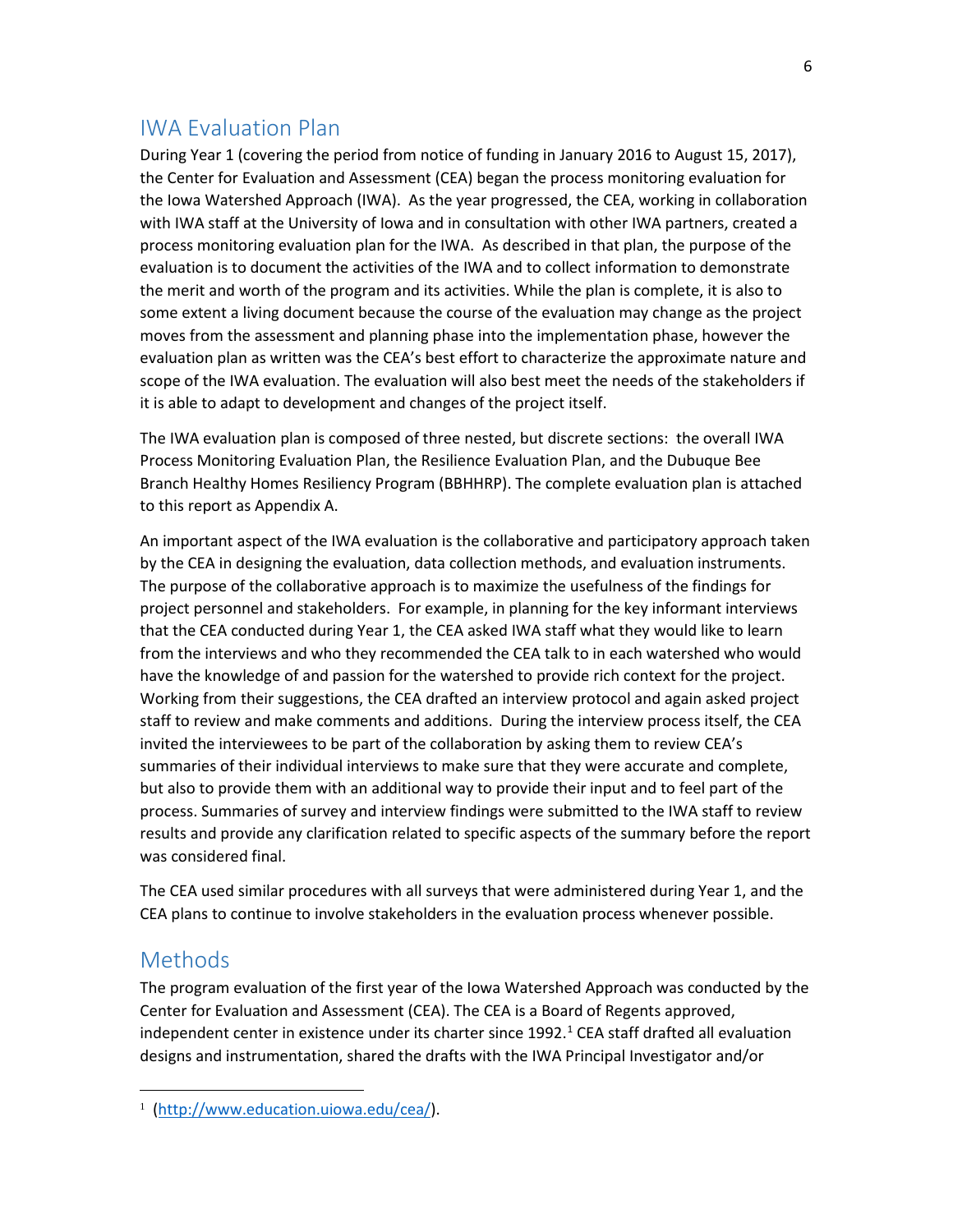selected project staff, partners, and stakeholders for suggested revisions, and then revised as needed. At all times, significant groups of stakeholders, including the project partners, had opportunity to provide critiques of the evaluation materials and approaches. All aspects of the evaluation are informed by *The Program Evaluation Standards: A Guide for Evaluators and Evaluation Users, 3rd Edition (2011).* All surveys and interviews collected by the CEA were first reviewed by the University of Iowa Human Subjects Office.

At least one member of the evaluation team attended and observed most University of Iowa team meetings, resilience team meetings, and hydrologic and hydraulic team meetings. The CEA provided ongoing informal evaluative feedback about ways to improve project processes and products, including project partner collaboration and interactions.

In addition, at least one CEA staff member attended most watershed meetings and affiliated team meetings. The case studies included in this report include summaries of all watershed meetings that took place during Year 1. These summaries were created using evaluator observation notes, as well as agendas and minutes published by the watershed boards, and IWA staff notes.

The focuses for the IWA evaluation in Year 1 were on process monitoring and providing timely formative information for project improvement. During Year 1, the CEA worked with the IWA staff to develop an evaluation plan for the IWA Process Monitoring evaluation, and separate evaluation plans for the Resilience and Dubuque/Bee Branch Creek Project Components (see Appendix A). Much of the evaluation efforts took the form of participant observation in project meetings and meetings of affiliate groups; conducting surveys of IWA partners, advisory board, and leveraged partners; and conducting surveys and interviews with participants in the IWA project development process in the watershed groups. The CEA provided project staff with quick turnaround reports of survey and interview findings for their formative use. In addition, CEA contacted project staff with informal feedback about potential concerns.

CEA team members, including graduate students, assisted with various aspects of instrument development, evaluation design, information collection, and analysis. Specific methods for data collection and survey results are described in detail in the sections below regarding the activities with which they were aligned, and surveys and complete findings for each survey are attached as appendices to this report.

#### <span id="page-5-0"></span>Executive Summary

During the first year of the Iowa Watershed Approach, the work of the project has made progress toward achieving its goals. The IWA goals as stated in their National Disaster Resilience Competition proposal are:

- 1) Reduce flood risk
- 2) Improve water quality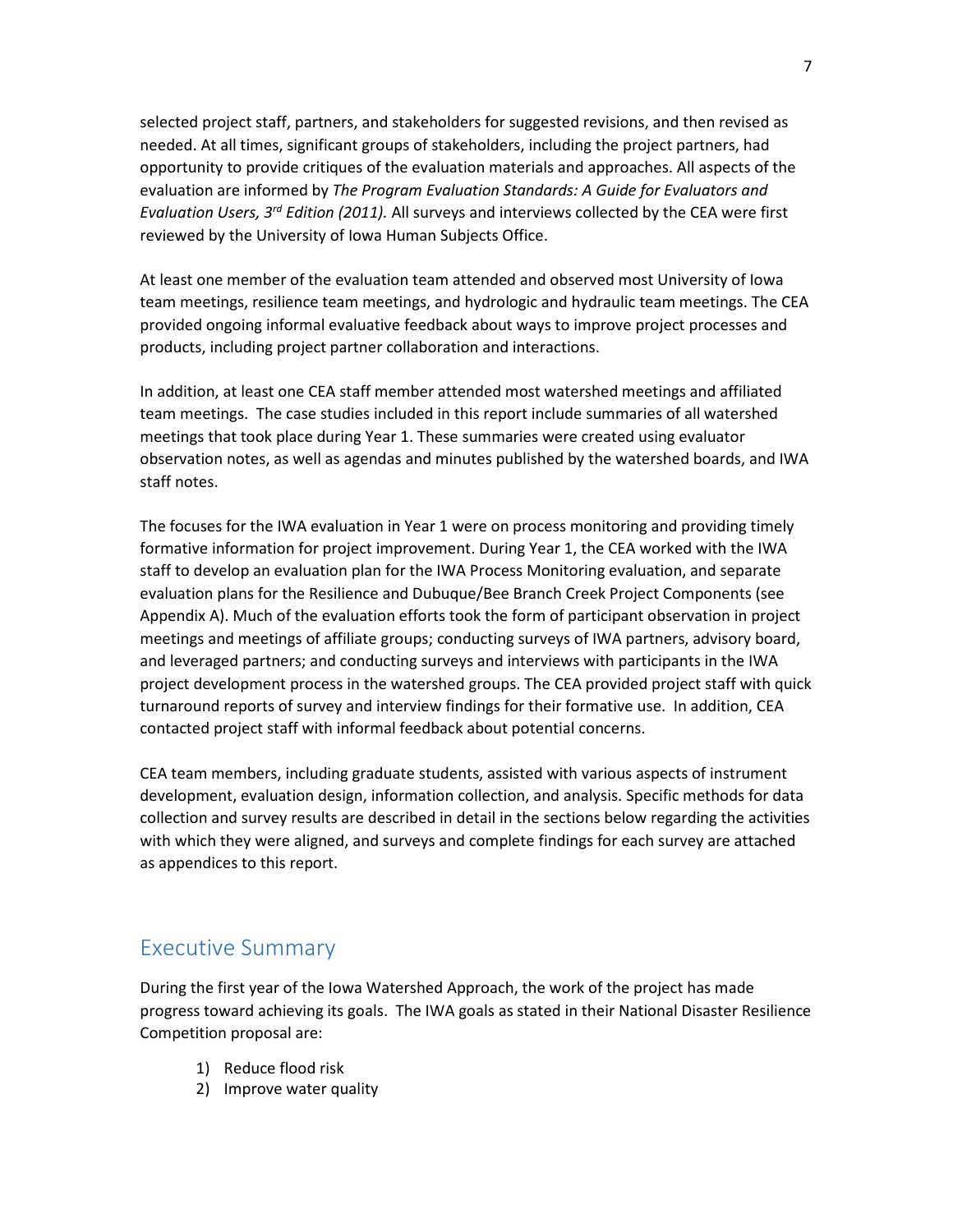- 3) Increase resilience
- 4) Engage stakeholders through collaboration and outreach/education
- 5) Improve quality of life and health, especially for vulnerable populations
- 6) Develop a program that is scalable and replicable throughout the Midwest and the United States.

During Year 1, the IWA staff and partners pursued their goals by developing new, strong relationships with each other, with the existing and emerging Watershed Management Authorities (WMAs) participating in the IWA, and with stakeholders concerned about water issues across the state of Iowa. The IWA team engaged in providing technical support to the watersheds in areas of hydrology, geology, and soil science, as well as providing technical advices on forming WMAs and hiring and providing support for watershed personnel and planning teams. In addition to IWA efforts with the eight WMAs, the IWA flood resilience team is making strides toward defining and operationalizing flood resilience and integrating flood resilience into the forefront of hazard planning, and the IWA initiative in Dubuque is moving forward with the Bee Branch Healthy Homes Resiliency Program.

The eight Watershed Management Authorities (WMAs) that are part of the IWA are functioning organizations that are ready to begin the work of the IWA. With support from IWA partners (the Iowa Department of Natural Resources (IDNR) and the Iowa Department of Agriculture and Land Stewardship (IDALS)), the five previously existing WMAs (Clear Creek, English River, Middle Cedar River, Upper Iowa River, and Upper Wapsipinicon River, all in Eastern Iowa) have all successfully conducted searches and hired project coordinators who have started the IWA work. The three watersheds that had not yet organized WMAs (East and West Nishnabotna River and North Raccoon), with the guidance of the IDNR, have recruited eligible entities and filed 28e agreements establishing the WMA with the State of Iowa. East and West Nishnabotna WMAs have hired a shared coordinator for the IWA and the project coordinator hiring process is underway in the North Raccoon.

WMA project coordinators have received consultation about how to get started on the IWA work from partner organizations (IDALS, IDNR, and Iowa Flood Center (IFC)). An event for the coordinators to network and discuss shared problems was organized for September 2017 by IFC project staff. A second event for project coordinators, organized by one partner (Iowa State University – Extension and Outreach (ISU-EO)) but with sessions to be carried out by additional partners, will bring the coordinators together for additional training in October 2017. During training, the IFC provided coordinators with extensive materials about the IWA and IDALS created a packet of materials about some of the HUD requirements and procedures and a "laundry list" of questions commonly raised by landowners who express interest in the project.

IWA staff and partners conducted IWA Kickoff Meetings in each of the eight watersheds during May and June 2016. Each of the WMAs (and or WMA formation groups for those who had not yet filed their official 28e agreements) has conducted at least five quarterly meetings. Attendance at WMA meetings was documented by the CEA and attendance patterns are not yet clear. At each of the meetings, IWA staff and partners have presented information about the project to meeting attendees, including introductions to their organizations and details about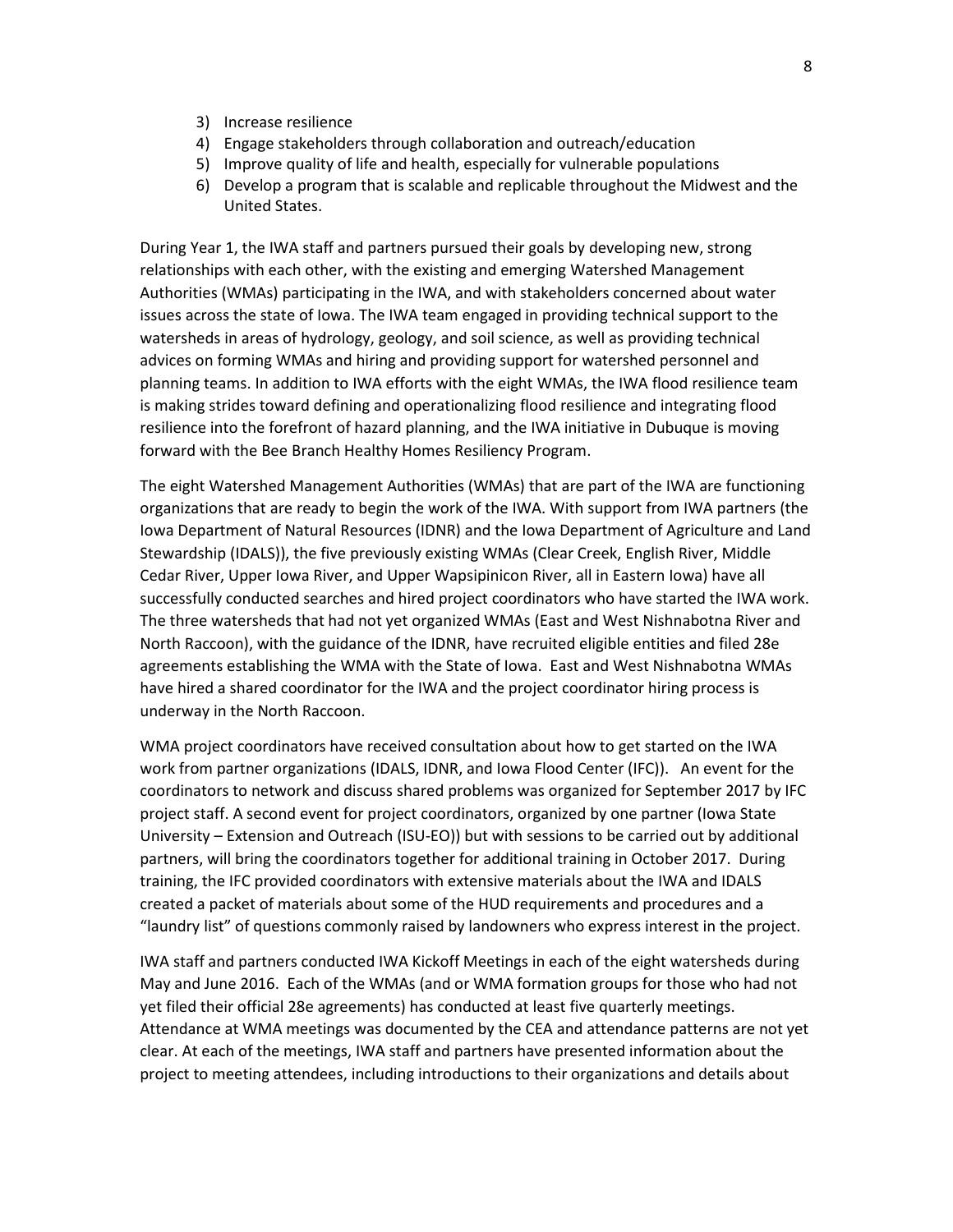the kinds of services and support that partner organizations will be able to provide to the WMAs as part of the IWA.

Surveys conducted by the CEA evaluation team early in the first year have found that WMA meeting attendees believe the IWA will: improve flood mitigation; have a positive impact on water quality in their area; foster new collaborations and increase communication among entities in their area to address watershed problems; and carry out the process of installing new conservation practices in the watershed. Most WMA meeting attendees in all watersheds indicated strong interest in being involved in the IWA project.

With guidance from the IDNR, the five already established eastern Iowa WMAs have engaged planning groups to create watershed plans, and most planning groups have met with WMAs to share the start of their planning process. In at least one watershed, planners have held meetings to involve the community members, particularly municipalities, in the watershed planning process. Three WMAs are in the process of conducting and analyzing surveys of landowners and other watershed residents to better understand stakeholder interest in watershed improvement in general (both in terms of flood reduction and water quality improvement), and in installing conservation practices in particular. Two WMAs are in the process of soliciting bids for planning (East and West Nishnabotna) and one has formed a committee to produce and publish an RFP to engage their planning services (North Raccoon).

All eight WMAs have finalized selection of nearly all of the HUC 12s (one remains to be selected in the West Nishnabotna watershed) in which the IWA conservation practices will be implemented. The IWA partners have also worked to support the watersheds in the planning process and in providing in-depth analysis of the HUC 8 watersheds. The IFC is in the process of carrying out the hydrologic assessment for all the watersheds and IFC engineers have attended all WMA meetings to provide updates on their progress. IFC engineers have demonstrated the work they are doing to understand the unique hydrologic characteristics of each watershed, and shared maps explaining historic heavy rainfall and flooding events and how these analyses help them simulate future heavy rainfall and flooding events. IFC staff are working with IDNR engineers to compare maps of existing Best Management Practices (BMPs) with output from a planning tool that recommends potential conservation practices (Agricultural Conservation Planning Framework (ACPF)) to begin the process of understanding where effective conservation practices to hold water on the land could be installed.

#### *Flood Resilience Team*

During Year 1, Iowa Watershed Approach Flood Resilience Team (FRT) experienced a year of intense definition and development. FRT members engaged in discussions related to the best ways to define and measure flood resilience, presented their program during two rounds of WMA meetings, and fostered connections with other people and groups interested in flood resilience work.

A noteworthy development during Year 1 was that FRT established a partnership with Iowa Department of Homeland Security and Emergency Management (HSEMD). Driven by both teams' interest in the human aspects of flood resilience, the teams created a partnership to